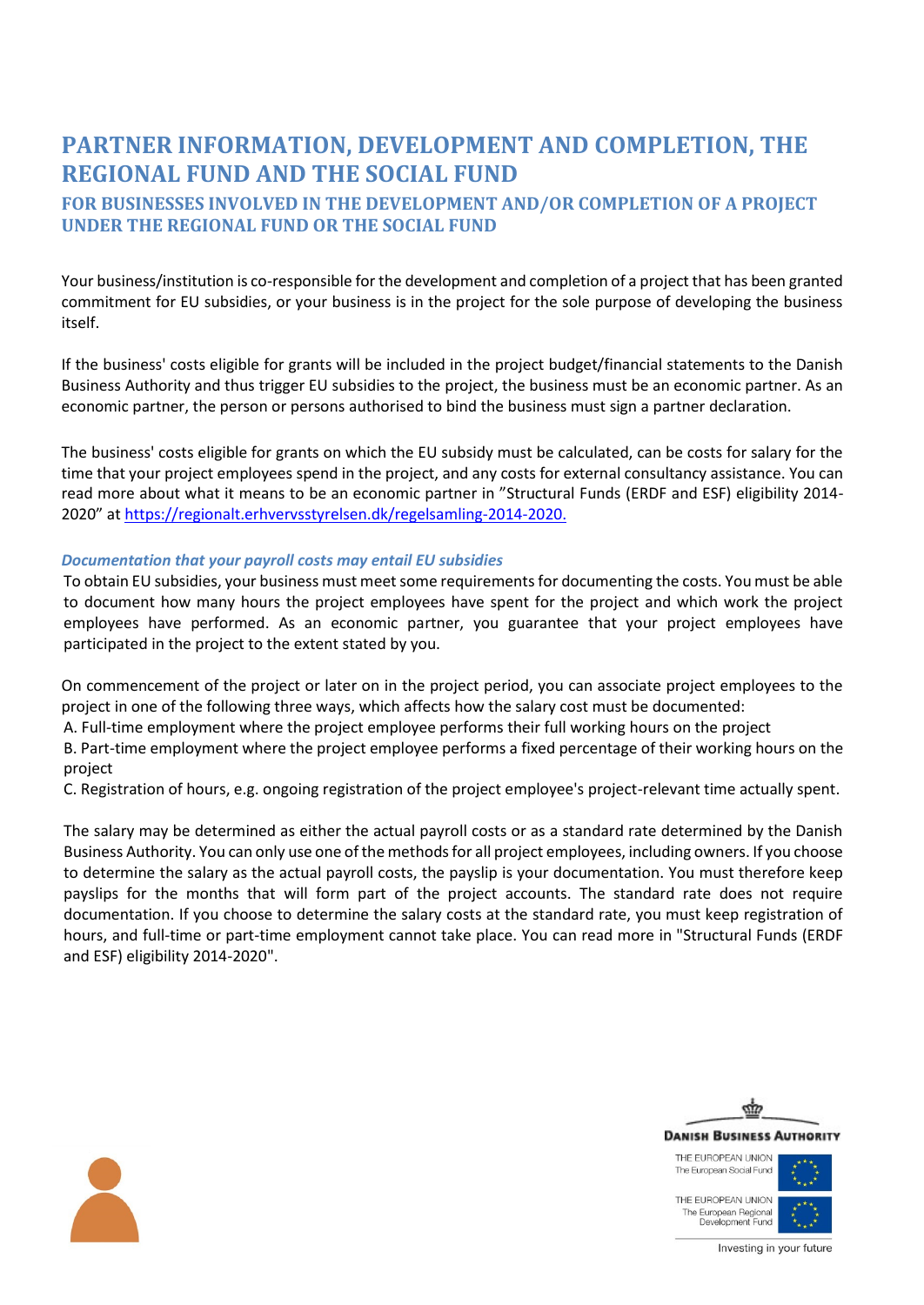#### *Documentation of the inclusion of expenses for external consultancy assistance*

It must be visible to the public how the EU subsidy is spent and the effect of the subsidy. Therefore, as an economic partner, you must be able to document that:

- You have incurred and paid the costs.
- The costs are project-related, i.e. incurred in connection with the completion of the project and within the project period, and project-relevant, i.e. relevant and necessary for the completion of the activities of the specified project.
- In procurement, you have complied with the Danish Public Procurement Act.<sup>1</sup> You can read more about the Danish Public Procurement Act at the Danish Competition and Consumer Authority's website [http://www.kfst.dk/Offentlig-konkurrence/Udbud.](http://www.kfst.dk/Offentlig-konkurrence/Udbud)
- You have complied with the principles on sound financial management and economy by checking the market prices of various suppliers and substantiating why you have chosen the said supplier. The price need not be the factor that determines the final choice. The important issue is that you can document that you have checked the market prices and contemplated the choice, and that you are in general economical if the project is to obtain EU subsidies for the cost.

#### *Documentation of cost price*

You can only sell and buy services and goods to/from partners in the same project if you can document the cost, as you are related as partners. Therefore, you cannot send an invoice to one another, even if for example you determine the price at your usual list price. You should be particularly aware that an economic partner, which once has paid costs in the project, cannot subsequently change status to being an external supplier. However, it is possible that an external supplier can change status to being an economic partner in a project. Accordingly, the costs must be determined at cost.

#### *The public grant may not be anti-competitive*

Public funds paid to private businesses or public organisations which through the funds perform economic activities may inflict unfair competition on other businesses. Therefore, the EU has adopted resolutions on how many public funds a business (both private and public) may receive (the "State aid rules"). All economic partners must document that the aid they obtain is within the limits laid down in the State aid rules. The parties that are recipients of state subsidy according to the block exemption must be able to document an incentive effect. You can read more in the section "State aid" in "Eligibility rules for grants of the Regional Development Fund and the Social Fund 2014-2020"

#### *You must report to the Danish Business Authority at least twice a year*

At least twice a year, at the end of February and August, the recipient of the commitment must submit a report and interim financial statements with related documentation on behalf of all economic partners of the project. The Danish Business Authority pays the EU grant to the recipient of the commitment.

The Danish Business Authority makes available tools which you will find at [https://regionalt.erhvervsstyrelsen.dk/halvaarlig-afrapportering.](https://regionalt.erhvervsstyrelsen.dk/halvaarlig-afrapportering) We recommend that you use the tools because they take into account the documentation requirements.

As an economic partner, in due time before reporting, you must agree with the recipient of the commitment which deliveries you are responsible for and when you are to deliver them.

<sup>1</sup> Act no. 1564 of 15 December 2015.